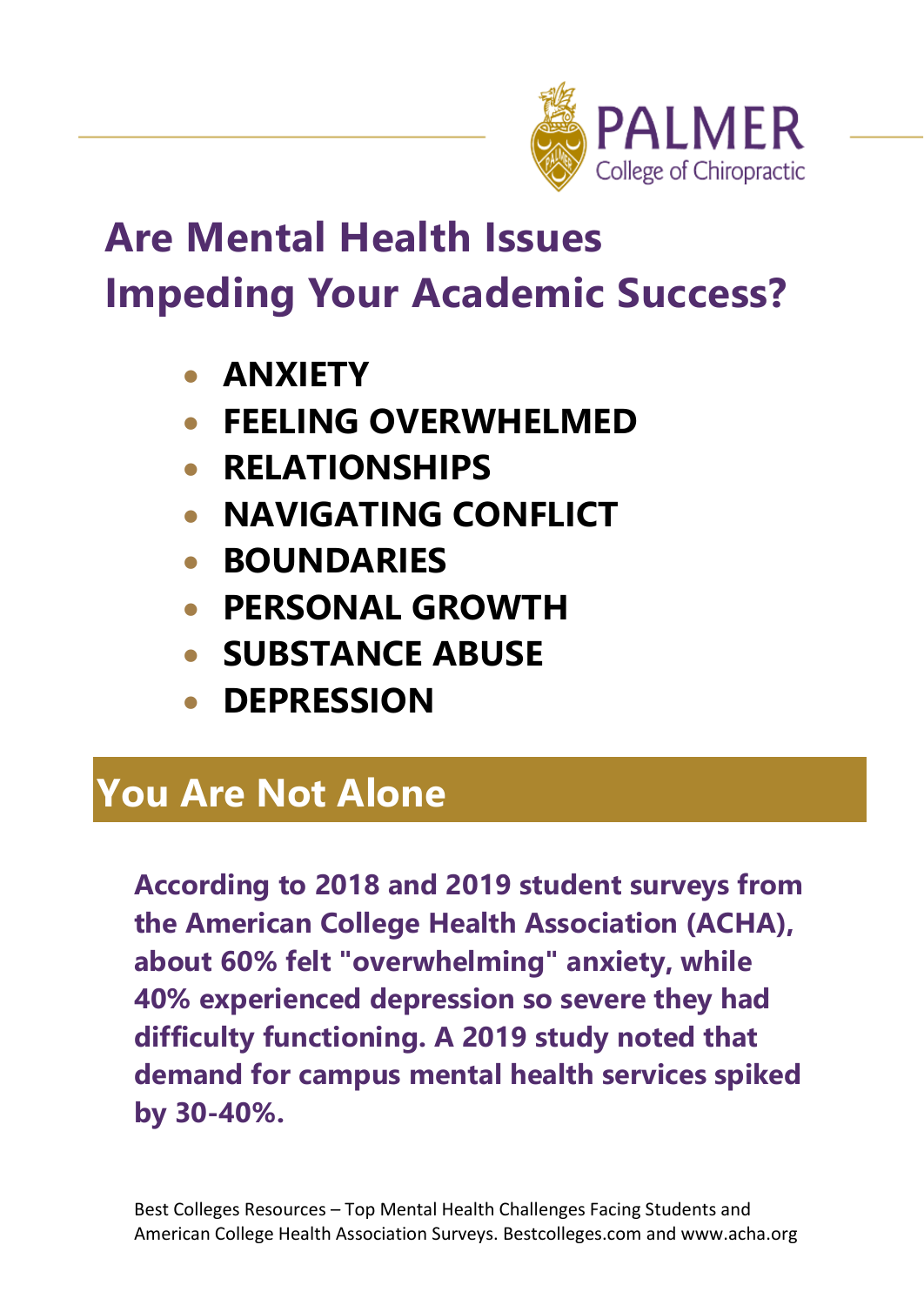## **PERSONAL COUNSELING REFERRAL PROGRAM**

Life presents all of us with challenges we may not be prepared for or able to cope with on our own. It is OK to ask for help. Seeking personal counseling is a proactive step to address your needs and concerns.

#### **UP TO FIVE SESSIONS OF SOLUTION-FOCUSED COUNSELING, NO COST\*.**

Local contracted providers available to all Palmer students, spouses/partners, and immediate family members.

#### **FOLLOW THESE 3 STEPS:**

- **1. Select from any of the listed providers**. Check provider websites to get a sense of who might be a good fit for the issues you are coping with.
- **2. Call to schedule an appointment and identify yourself as a Palmer student or immediate family member of a Palmer student.**
- **3. When you meet with a counselor, they will ask you to provide a signed consent form for them to bill the College**. Your name appears on the billing statement only to confirm you are a current Palmer student or immediate family member of a Palmer student. All billing is sent directly to a confidential contact at Palmer's main campus for payment processing. Your participation in counseling is completely confidential.

**\*Palmer's referral program covers up to 5 sessions of counseling per Academic Year. Sessions can be used by the student or immediate family member of the student. You will not receive a bill for counseling sessions**; however, if the counselor has a no-show fee or late-cancellation fee, you are responsible for these fees if incurred.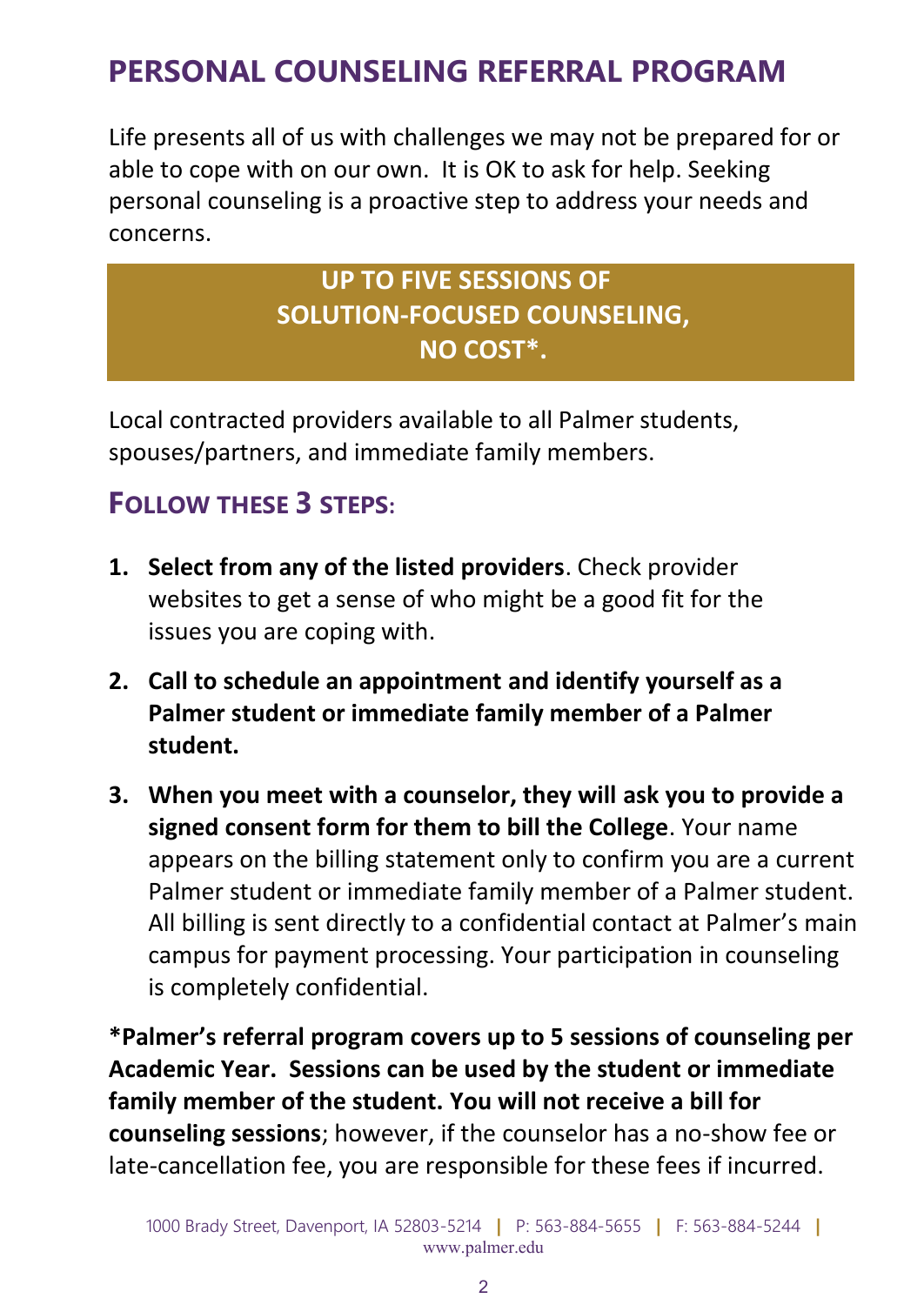## **PARTICIPATING PROVIDERS:**

### **Group Practices:**

#### **PERSONAL GROWTH, RELATIONSHIPS, ANXIETY, DEPRESSION, TRAUMA, AND ANGER MANAGEMENT:**

For Individuals, Couples, and Families

**QC Counselor,** 2028 E. 38th Street, Suites 3-5, Davenport, IA 52807, phone: 563-424-2016, fax: 563-424-2017, online:

www.qccounselor.com , email: [GetHelp@QCCounselor.com.](mailto:GetHelp@QCCounselor.com) Email or call to make an appointment. Several Iowa Medicaid plans accepted.

#### **RELATIONSHIPS, BOUNDARIES, NAVIGATING CONFLICT, AND COPING WITH ANXIETY:**

For Couples and Families

**Marriage and Family Counseling Services**, 1800 3rd Avenue, Suite 512, Rock Island, IL 61201, phone: 309-786-4492, online: [www.mfcsqc.org.](http://www.mfcsqc.org/) Evening hours are by appointment. Intake forms are mailed in advance of your appointment.

#### **RELATIONSHIPS, ANXIETY, DEPRESSION, STRESS, AND LIFE TRANSITITIONS:**

For Individuals, Couples and Families

**Therapy Professionals of the Quad Cities – Carol Daniels, PhD LMFT and Erica Bucy, LISW,** 1333 W. Lombard Street, Suite C, Davenport, IA 52804, phone: 563-324-9050, fax: 563-424-7827, online: [therapyprosqc.com,](mailto:therapyprosqc.com) email: [therapyprosqc@gmail.com.](mailto:therapyprosqc@gmail.com) Book online or

call to make an appointment.

#### **ANXIETY, RELATIONSHIPS, BOUNDARIES, TRAUMA, ABUSE, NAVIGATING CONFLICT, AND PERSONAL GROWTH:**

For Individuals, Couples and Families

**Family Counseling & Psychology Center**, 2485 Tech Drive, Bettendorf, IA 52722, phone: 563-355-1611, Fax: 563-355-6617, **Gina Ellison, LCPC,** is at 303 18th Street, Rock Island, IL 61201, phone: 309-788-6374, online: [www.qcfamilycounseling.com.](http://www.qcfamilycounseling.com/) Intake forms are available online.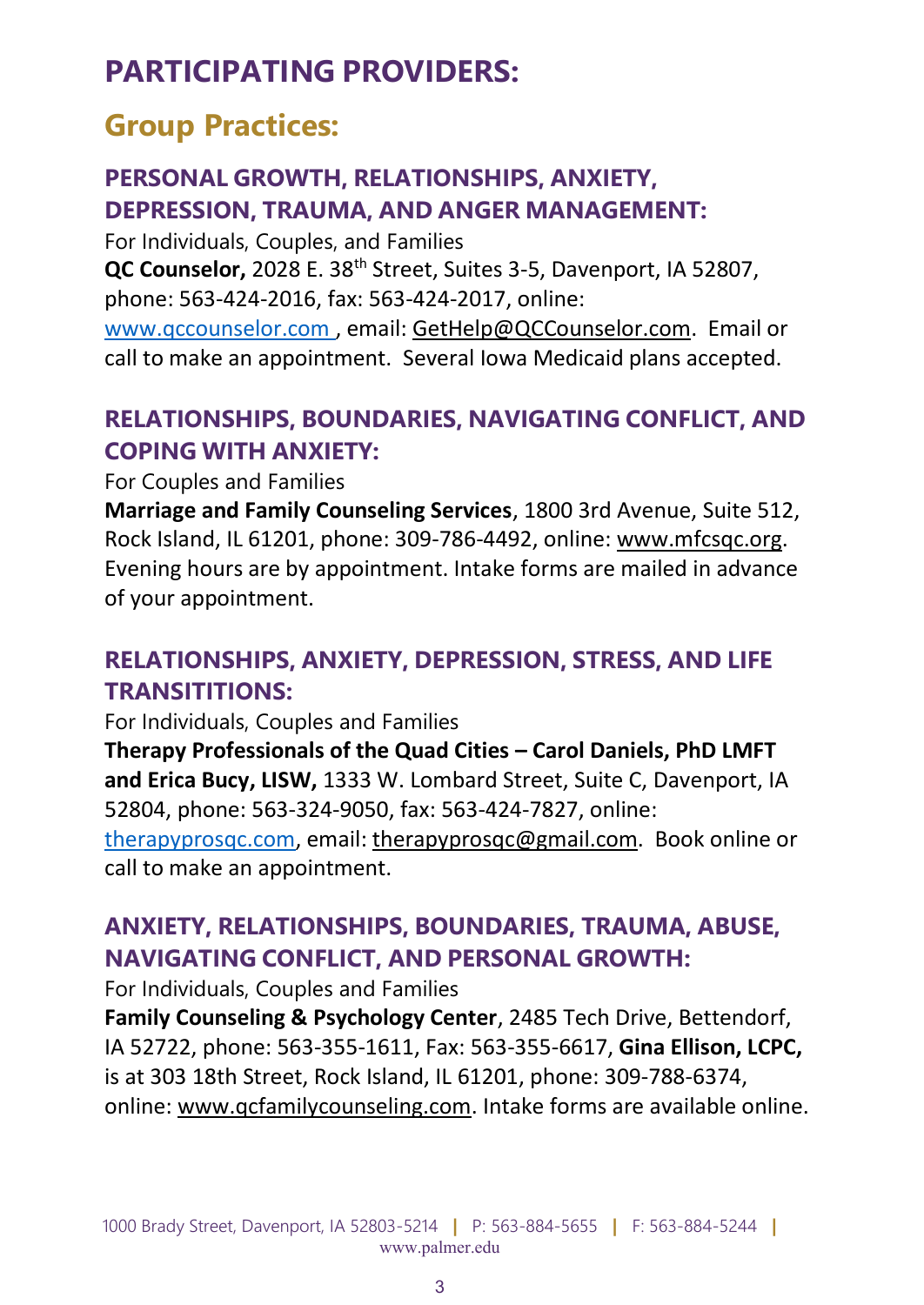## **Individual Providers:**

#### **TRAUMA, LGBTQIA ISSUES, ANXIETY, AND DEPRESSION:**

For Individuals, Couples and Families **Alyson Pearson, LISW,** 2250 Middle Road, Suite 300, Bettendorf, IA 52722, phone: 563-349-7948, email: alyson@pearsonmht.com, online: [www.pearsonmentalhealththerapy.com;](http://www.pearsonmentalhealththerapy.com/) [www.instagram.com/pearsonmht;](https://protect-us.mimecast.com/s/PVsiCR6kN1HrLXJPIO0hyA?domain=instagram.com) [www.facebook.com/pearsonmht.](https://protect-us.mimecast.com/s/zlNlCW6pVqHjB82wup6AEY?domain=facebook.com) Email to set up your first appointment.

#### **SPIRITUALITY AND GENERAL CONCERNS:**

For Individuals, Couples and Families **Kimber Brokaw, LISW, LCSW, Connection Counseling, 2305 7<sup>th</sup> Avenue,** Moline, Illinois 61265, phone: 563-424-7137, fax: 563-424-7136, email: connectioncounseling@gmail.com.

#### • **DO YOU ANTICIPATE NEEDING MORE THAN 5 SESSIONS OF COUNSELING TO ADDRESS YOUR CONCERNS?**

**STUDENTS SEEKING OPTIONS FOR LONGTERM OR ONGOING COUNSELING, AND/OR MEDICATION MANAGEMENT IN THE QUAD CITIES ARE ENCOURAGED TO CONTACT LOW-COST OR SLIDING-FEE COUNSELING PROVIDERS AND GROUPS, INCLUDING:**

#### **[Vera French](https://www.verafrenchmhc.org/) - 563-383-1900**

Vera French offers same-day initial counseling evaluations Monday-Friday at their West Central Park location. Visit their [website](https://www.verafrenchmhc.org/services-for-adults/same-day-care/) for more information.

• **[The Vera French Carol Center](https://www.verafrenchmhc.org/vera-french-mental-health-center/carol-center/)** is community support outreach center located adjacent to campus at 808 North Harrison Street. Open 8:00 a.m. – 4:00 p.m., Monday-Friday, the Center offers drop-in assistance with coping skills, social skills development, money management, and medication management.